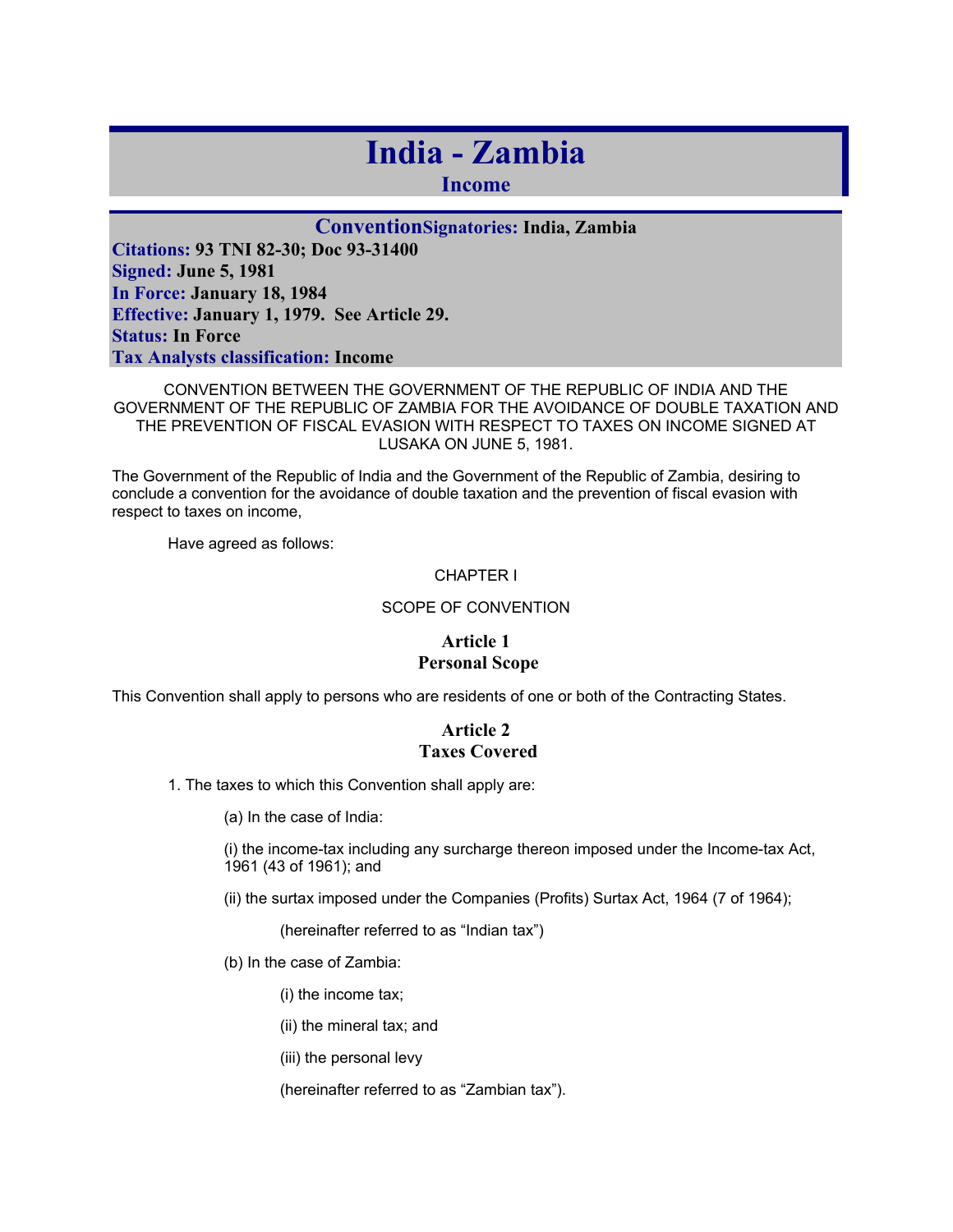2. The Convention shall also apply to any identical or substantially similar taxes which are imposed by either Contracting State after the date of signature of the present Convention in addition to, or in place of, the taxes referred to in paragraph 1 of this Article.

3. At the end of each year, the competent authorities of the Contracting States shall notify each other of any significant changes which have been made in their respective taxation laws which are the subject of this Convention, and furnish copies of relevant enactments and regulations.

#### CHAPTER II

#### **DEFINITIONS**

#### **Article 3 General Definitions**

1. In this Convention, unless the context otherwise requires:

(a) the terms "a Contracting State" and "the other Contracting State" mean India or Zambia, as the context requires;

(b) the term "tax" means Indian tax or Zambian tax, as the context requires, but shall not include any amount which is payable in respect of any default or omission in relation to the taxes to which this Convention applies or which represents a penalty imposed relating to those taxes;

(c) the term "person" includes individuals, companies and all other entities which are treated as taxable units under the taxation laws in force in the respective Contracting States;

(d) the term "company" means any body corporate or any entity which is treated as a company under the taxation laws in force in the respective Contracting State;

(e) the term "enterprise of a Contracting State" and "enterprise of the other Contracting State" mean, respectively, an enterprise carried on by a resident of a Contracting State and an enterprise carried on by a resident of the other Contracting State;

(f) the term "competent authority" means in the case of India, the Central Government in the Ministry of Finance (Department of Revenue); and in the case of Zambia, the Commissioner of Taxes or his authorized representative;

- (g) the term "nationals" means:
	- (i) in respect of India:

all individuals possessing the nationality of India and all legal persons, partnerships and associations deriving their status from the law in force in India;

(ii) in respect of Zambia:

all individuals possessing the nationality of Zambia and all legal persons, partnerships and associations deriving their status as such from the law in force in Zambia.

2. In the application of the provisions of this Convention by one of the Contracting States, any term not defined herein shall, unless the context otherwise requires, have the meaning which it has under the laws in force in that State relating to the taxes which are the subject of this Convention.

## **Article 4**

## **Fiscal Domicile**

1. For the purposes of this Convention, the term "resident of a Contracting State" means any person who,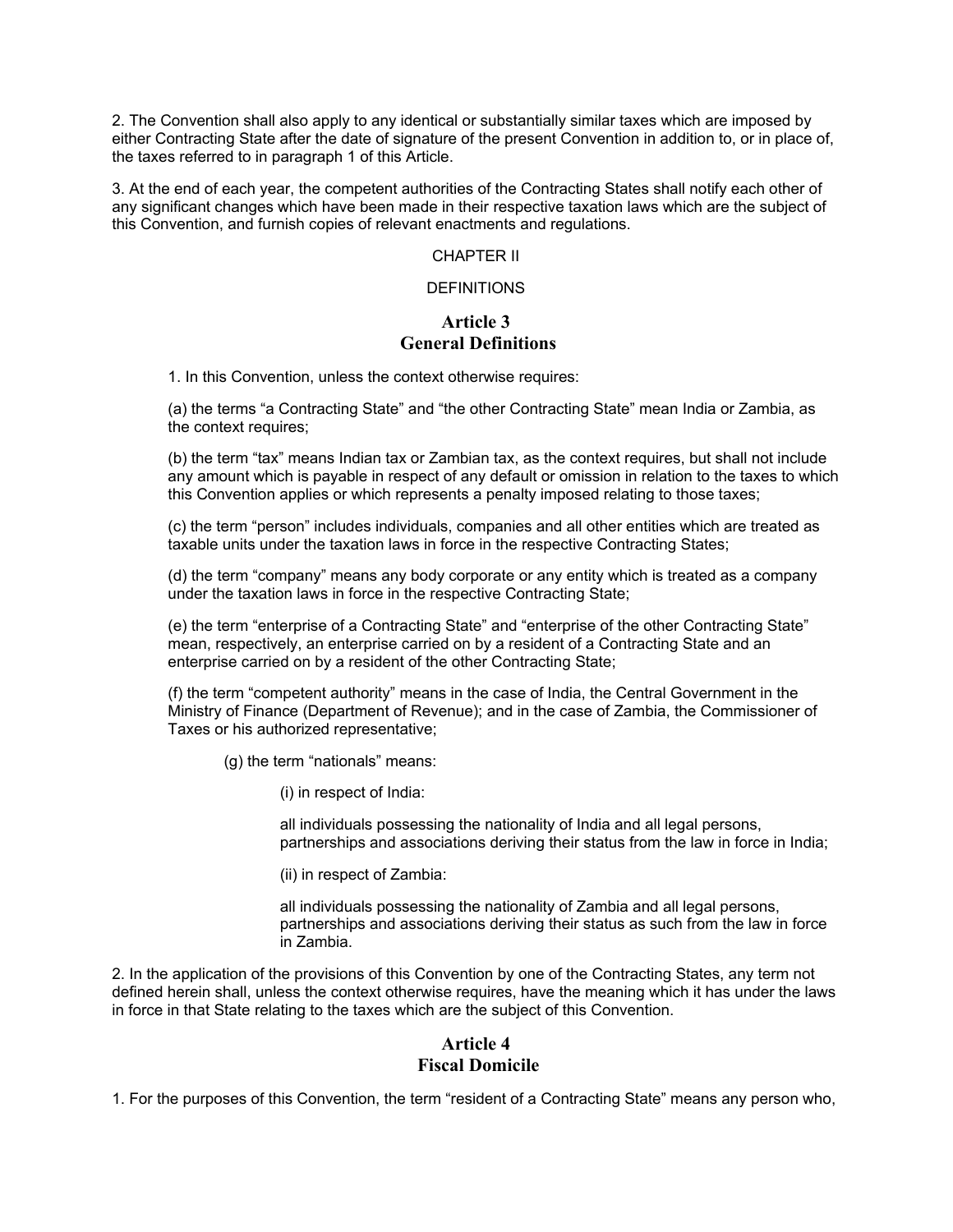under the laws of that State, is liable to taxation therein by reason of his domicile, residence, place of management or any other criterion of similar nature.

2. Where by reason of the provisions of paragraph 1, an individual is a resident of both Contracting States, then his residential status for the purposes of this Convention shall be determined in accordance with the following rules--

(a) He shall be deemed to be a resident of the Contracting State in which he has a permanent home available to him. If he has a permanent home available to him in both Contracting States, he shall be deemed to be a resident of the Contracting State with which his personal and economic relations are closer (hereinafter referred to as his "centre of vital interest");

(b) If the Contracting State in which he has his centre of vital interests cannot be determined, or if he does not have a permanent home available to him in either Contracting State, he shall be deemed to be a resident of the Contracting State in which he has an habitual abode;

(c) If he has an habitual abode in both Contracting States or in neither of them, he shall be deemed to be a resident of the Contracting State of which he is a national;

(d) If he is a national of both Contracting States or of neither of them, the competent authorities of the Contracting States shall settle the question by mutual agreement.

3. Whereby reason of the provisions of paragraph 1, a person other than an individual is a resident of both of Contracting States, then it shall be deemed to be a resident of the Contracting State in which its place of effective management is situated.

#### **Article 5 Permanent Establishment**

1. For the purposes of this Convention, the term "permanent establishment" means a fixed place of business in which the business of the enterprise is wholly or partly carried on.

2. The term "permanent establishment" shall include:--

(a) a place of management;

- (b) a branch;
- (c) an office;
- (d) a factory;
- (e) a workshop;

(f) a mine, a quarry, an oil field or other place of extraction of natural resources;

(g) a farm, plantation or other place where, agricultural, forestry plantation or related activities are carried on;

(h) a building site or construction or assembly project or supervisory activities in connection therewith where such site, project or supervisory activity continues for a period of more than 9 months;

(i) a warehouse or other facilities for the maintenance of a stock of goods or merchandise belonging to the enterprise from which orders are filled.

3. The term "permanent establishment" shall not be deemed to include:

(a) the use of facilities solely for the purpose of storage or display of goods or merchandise belonging to the enterprise;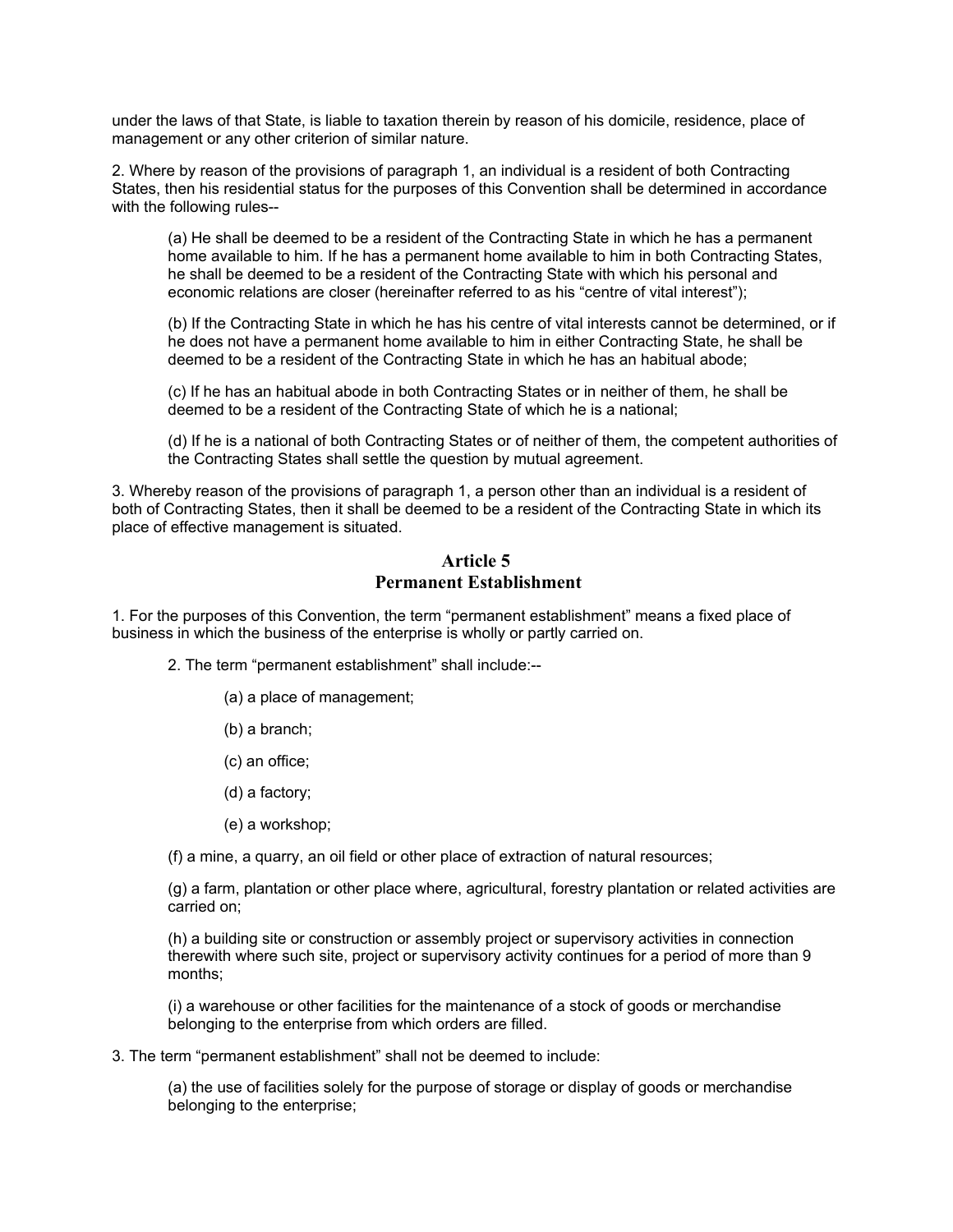(b) the maintenance of a stock of goods or merchandise belonging to the enterprise solely for the purpose of storage or display;

(c) the maintenance of a stock of goods or merchandise belonging to the enterprise solely for the purpose of processing by another enterprise;

(d) the maintenance of a fixed place of business solely for the purpose of purchasing goods or merchandise, for collecting information, for the enterprise;

(e) the maintenance of a fixed place of business solely for the purpose of advertising, for the supply of information or for scientific research, being activities solely of a preparatory or auxiliary character, in the trade or business of the enterprise.

4. A person acting in a Contracting State for or on behalf of an enterprise of the other Contracting State- other than an agent of an independent status to whom the provisions of paragraph 6 apply--shall be deemed to be a permanent establishment of that enterprise in the first-mentioned State if:

(i) he has, and habitually exercises in that State, an authority to conclude contracts for or on behalf of the enterprise, unless his activities are limited to the purchase of goods or merchandise for the enterprise; or

(ii) he has no such authority but the habitually maintains in the first-mentioned Contracting State a stock of goods or merchandise belonging to that enterprise from which he regularly fulfills orders on behalf of the enterprise.

5. An insurance enterprise of a Contracting State shall, except in regard to re-insurance, be deemed to have a permanent establishment in the other Contracting State if it collects premiums in the territory of that other State or insures risks situated therein through an employee or through a representative who is not an agent of independent status within the meaning of paragraph 6.

6. An enterprise of a Contracting State shall not be deemed to have a permanent establishment in the other Contracting State merely because it carries on business in that other State through a broker, general commission agent or any other agent of an independent status, where such persons are acting in the ordinary course of their business. However, when the activities of such an agent are devoted wholly or almost wholly on behalf of that enterprise, he would not be considered an agent of an independent status within the meaning of this paragraph.

7. The fact that a company, which is a resident of a Contracting State controls or is controlled by a company which is a resident of the other Contracting State, or which carries on business in that other Contracting State (whether through a permanent establishment or otherwise), shall not, of itself, constitute for either company a permanent establishment of the other.

8. An enterprise of a Contracting State shall be deemed to have a permanent establishment in the other Contracting State if it carries on a business which consists of providing the services of public entertainers (such as theatre, motion picture, radio or television artistes and musicians) or athletes in that other Contracting State unless the enterprise is directly or indirectly supported wholly or substantially, from the public funds of the Government of the first-mentioned Contracting State in connection with the provision of such services.

#### CHAPTER III

#### TAXATION OF INCOME

## **Article 6 Income From Immovable Property**

1. Income from immovable property may be taxed in the Contracting State in which such property is situated.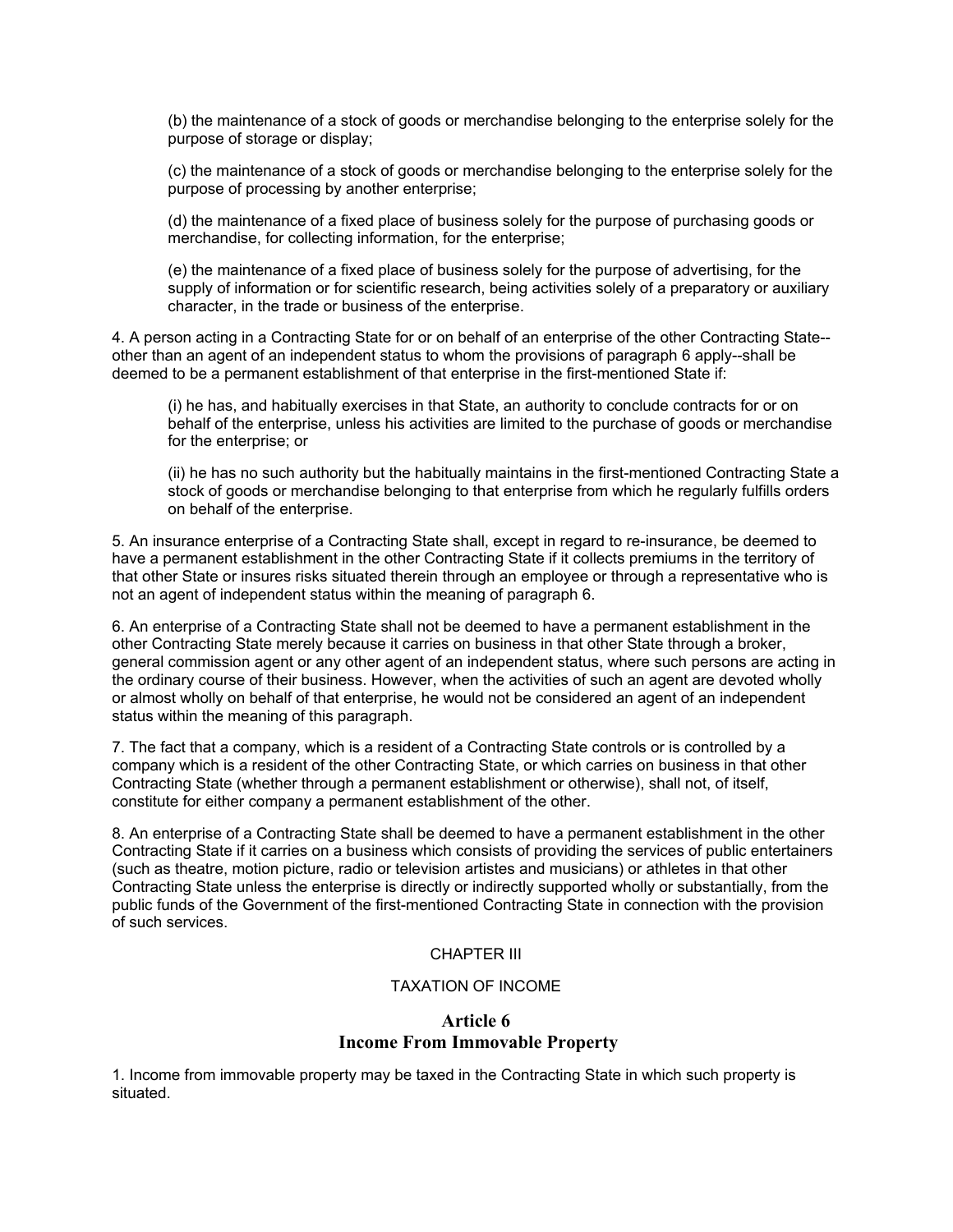2. The term "immovable property" shall be defined in accordance with the law and usage of the Contracting State in which the property is situated. The term shall in any case include property accessory to immovable property, livestock and equipment used in agriculture and forestry, rights to which the provisions of general law respecting landed property apply, usufruct of immovable property and rights to variable or fixed payments as consideration for the working of, or the right to work, mineral deposits, oilwells, quarries and other places of extraction of natural resources. Ships, boats and aircraft shall not be regarded as immovable property.

3. The provisions of paragraph 1 shall apply to income derived from the direct use, letting, or use in any other form of immovable property.

4. The provisions of paragraphs 1 and 3 shall also apply to the income from immovable property of an enterprise and to income from immovable property used for the performance of professional services.

## **Article 7 Business Profits**

1. The profits of an enterprise of a Contracting State shall be taxable only in that Contracting State unless the enterprise carried on business in the other Contracting State through a permanent establishment situated therein. If the enterprise carries on business as aforesaid, the profits of the enterprise may be taxed in the other Contracting State but only so much of them as is attributable to that permanent establishment.

2. If an enterprise of a Contracting State, which has a permanent establishment in the other Contracting State, sells goods or merchandise of the same or similar kind as those sold by the permanent establishment or renders services of the same or similar kind as those rendered by the permanent establishment, the profits of such activities may be attributed to the permanent establishment unless the enterprise proves that such sales or services are not attributable to the activity of the permanent establishment.

3. Where an enterprise of a Contracting State carries on business in the other Contracting State through a permanent establishment situated therein, there shall in each Contracting State be attributed to the permanent establishment the profits which it might be expected to make if it were a distinct and separate enterprise engaged in the same or similar activities under the same or similar conditions and dealing wholly independently with the enterprise of which it is a permanent establishment. In any case, where the correct amount of profits attributable to a permanent establishment is incapable of determination or the ascertainment thereof presents exceptional difficulties, the profits attributable to the permanent establishment may be estimated on a reasonable basis.

4. In so far as it has been customary in a Contracting State to determine the profits to be attributed to a permanent establishment on the basis of an apportionment of the total profits of the enterprise to its various parts, nothing in paragraph 3 shall preclude that Contracting State from determining the profits to be taxed by such an apportionment as may be customary, the method of apportionment adopted shall, however, be such that the result shall be in accordance with the principles laid down in this Article.

5. In the determination of the profits of a permanent establishment, there shall be allowed as deductions expenses which are incurred for the purposes of the business of the permanent establishment including executive and general administrative expenses so incurred, whether in the State in which the permanent establishment is situated or elsewhere, but this does not include any expenses which, under the law of that State, would not be allowed to be deducted by an enterprise of that State.

6. No profits shall be attributed to a permanent establishment by reason of the mere purchase by that permanent establishment of goods or merchandise for the purpose of export to the enterprise of which it is the permanent establishment.

7. For the purposes of the preceding paragraphs, the profits to be attributed to the permanent establishment shall be determined by the same method year by year unless there is good and sufficient reason to the contrary.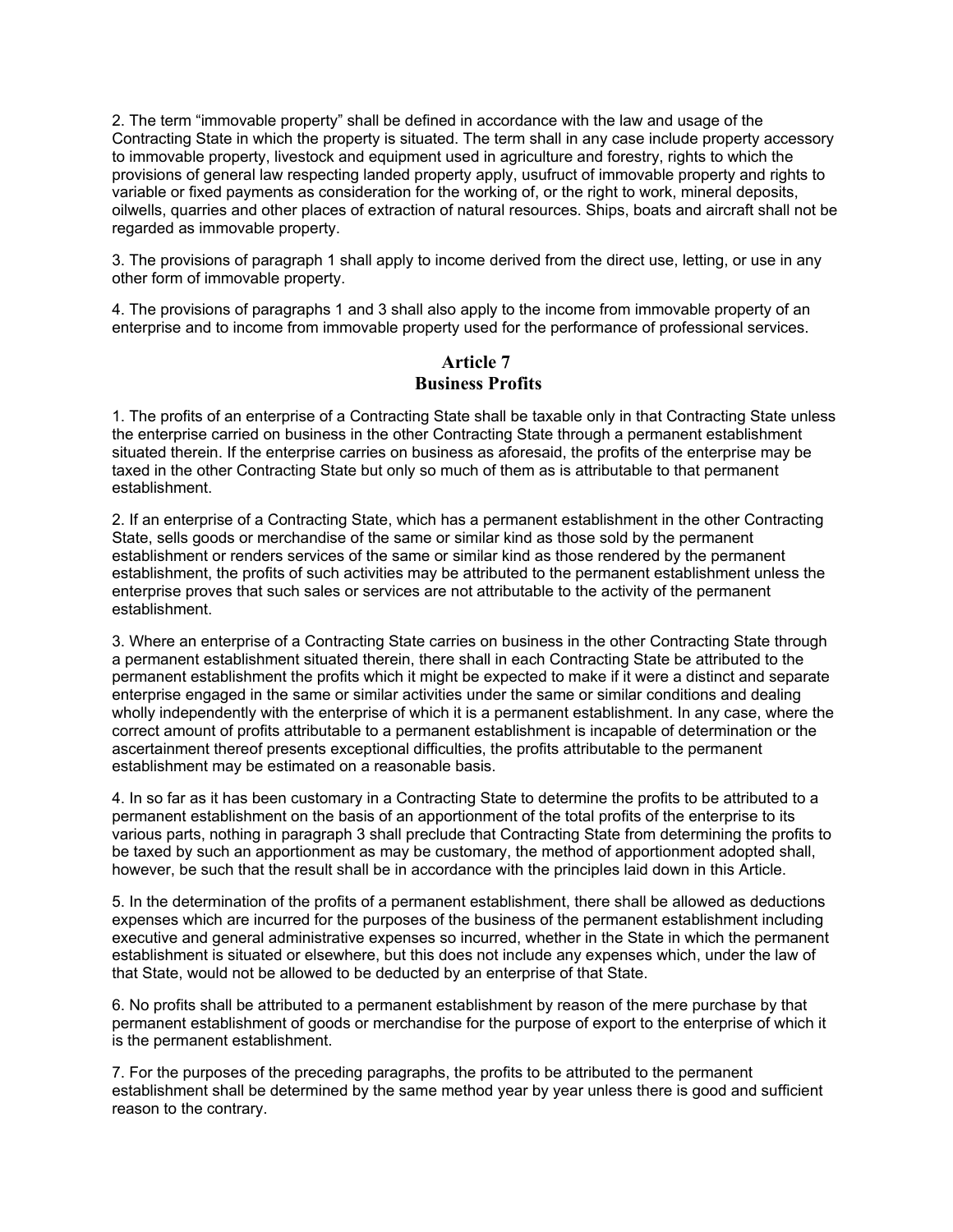8. The term "business profits" means income derived by an enterprise from the carrying on of trade or business; but does not include income in the form of rents, royalties (including rents or royalties in respect of cinematographic films or video tapes for television), fees for technical services, management charges, or remuneration or fees for providing services of technical or other personnel, interest, dividends, capital gains, remuneration for labour or personal (including professional) services or income from the operation of ships or aircraft.

## **Article 8 Air Transport**

1. Profits derived by an enterprise of a Contracting State from the operation of aircraft in international traffic shall be taxable only in the Contracting State in which the place of effective management of the enterprise is situated.

2. The provisions of paragraph 1 of this Article shall also apply to a share of profits from the operation of aircraft in international traffic derived by an enterprise of a Contracting State through participation in a pooled service, in a joint air transport operation or in an international operating agency.

3. For the purpose of paragraph 1, interest on funds connected with the operation of aircraft in international traffic shall be regarded as income from the operation of such aircraft, and the provisions of Article 11 shall not apply in relation to such interest.

## **Article 9 Associated Enterprises**

Where

(a) an enterprise of a Contracting State participates directly or indirectly in the management, control or capital of an enterprise of the other Contracting State, or

(b) the same persons participate directly or indirectly in the management, control or capital of an enterprise of a Contracting State and an enterprise of the other Contracting State;

and in either case conditions are made or imposed between the two enterprises in their commercial or financial relations which differ from those which would be made between independent enterprises, then any profits which would, but for those conditions, have accrued to one of the enterprises, but, by reason of those conditions, have not so accrued, may be included in the profits of that enterprise and taxed accordingly.

## **Article 10 Dividends**

1. Dividends paid by a company which is resident of a resident of the other Contracting State may be taxed in that other Contracting State.

2. However, such dividends may also be taxed in the Contracting State of which the company paying the dividends is a resident, and according to the law of that State, but the tax so charged shall not exceed:

(a) 5 per cent of the gross amount of the dividends if the recipient is a company which owns at least 25 per cent of the shares of the company paying the dividends during the period of six months immediately preceding the date of payment of the dividends;

(b) 15 per cent of the gross amount of the dividends in all other cases.

3. The term "dividends" as used in this Article means income from shares or other rights, not being debtclaims, participating in profits, as well as income from other corporate rights assimilated to income from shares or any other item which is deemed to be a dividend or distribution of a company by the taxation law of the Contracting State of which the company making the distribution is a resident.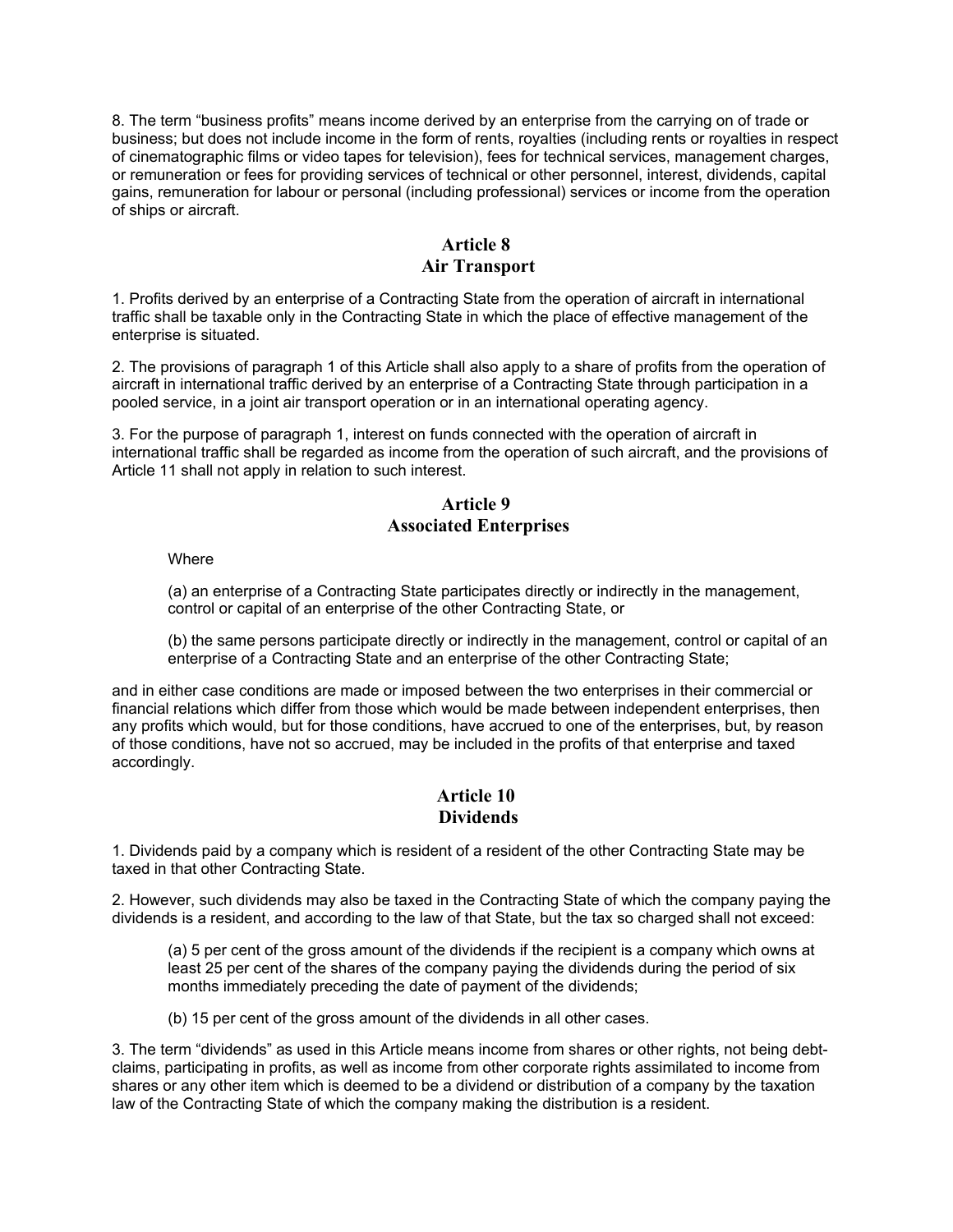4. The provisions of paragraphs 1 and 2 shall not apply if the recipient of the dividends, being a resident of a Contracting State, has in the other Contracting State, of which the company paying the dividends is a resident, a permanent establishment with which the holding by virtue of which the dividends are paid is effectively connected. In such a case, the provisions of Article 7 shall apply.

5. Where a company which is a resident of a Contracting State derives profits or income from the other Contracting State, that other State may not impose any tax on the dividends paid by the company to persons who are not residents of that other State, or subject the company's undistributed profits to a tax on undistributed profits, even if the dividends paid or the undistributed profits consist wholly or partly or profits or income arising in that other State.

## **Article 11 Interest**

Interest arising in a Contracting State and paid to a resident of the other Contracting State may be taxed in that other State.

2. However, such interest may also be taxed in the Contracting State in which it arises, and according to the law of that State, but the tax so charged shall not exceed 10 per cent of the gross amount of the interest.

3. Notwithstanding the provisions of paragraph 2 interest arising in a Contracting State and paid to the Government of the other Contracting State or local Authority thereof, the Central Bank of that other Contracting State, or any agency wholly owned by that Government or local authority shall be exempt from tax of the first mentioned Contracting State. The competent authorities of the Contracting States may determine by mutual agreement any other governmental institution to which this paragraph shall apply.

4. The term "interest" as used in this Article means income from Government securities, bonds or debentures, whether or not secured by mortgage and whether or not carrying a right to participate in profits, and other debt-claims of every kind as well as all other income assimilated to income from money lent by the taxation law of the Contracting State in which the income arises.

5. The provisions of paragraphs 1 and 2 shall not apply if the recipient of the interest, being a resident of a Contracting State, has in the other Contracting State in which the interest arises a permanent establishment with which the debt-claim from which the interest arises is effectively connected. In such a case the provisions of Article 7 shall apply.

6. Interest shall be deemed to arise in a Contracting State when the payer is that Contracting State itself, a political subdivision, a local authority or a resident of that State. Where, however, the person paying the interest whether he is a resident of a Contracting State or not, has in a Contracting State a permanent establishment in connection with which the indebtedness on which the interest is paid was incurred, and such interest is borne by that permanent establishment, then such interest shall be deemed to arise in the Contracting State in which the permanent establishment is situated.

7. Where, owing to a special relationship between the payer and the recipient or between both of them and some other person, the amount of the interest paid, having regard to the debt-claim for which it is paid, exceeds the amount which would have been agreed upon by the payer and the recipient in the absence of such relationship, the provisions of this Article shall apply only to the last mentioned amount. In that case, the excess part of the payments shall remain taxable according to the law of each Contracting State, due regard being had to the other provisions of this Convention.

## **Article 12 Royalties**

1. Royalties arising in a Contracting State and paid to a resident of the other Contracting State may be taxed in that other State.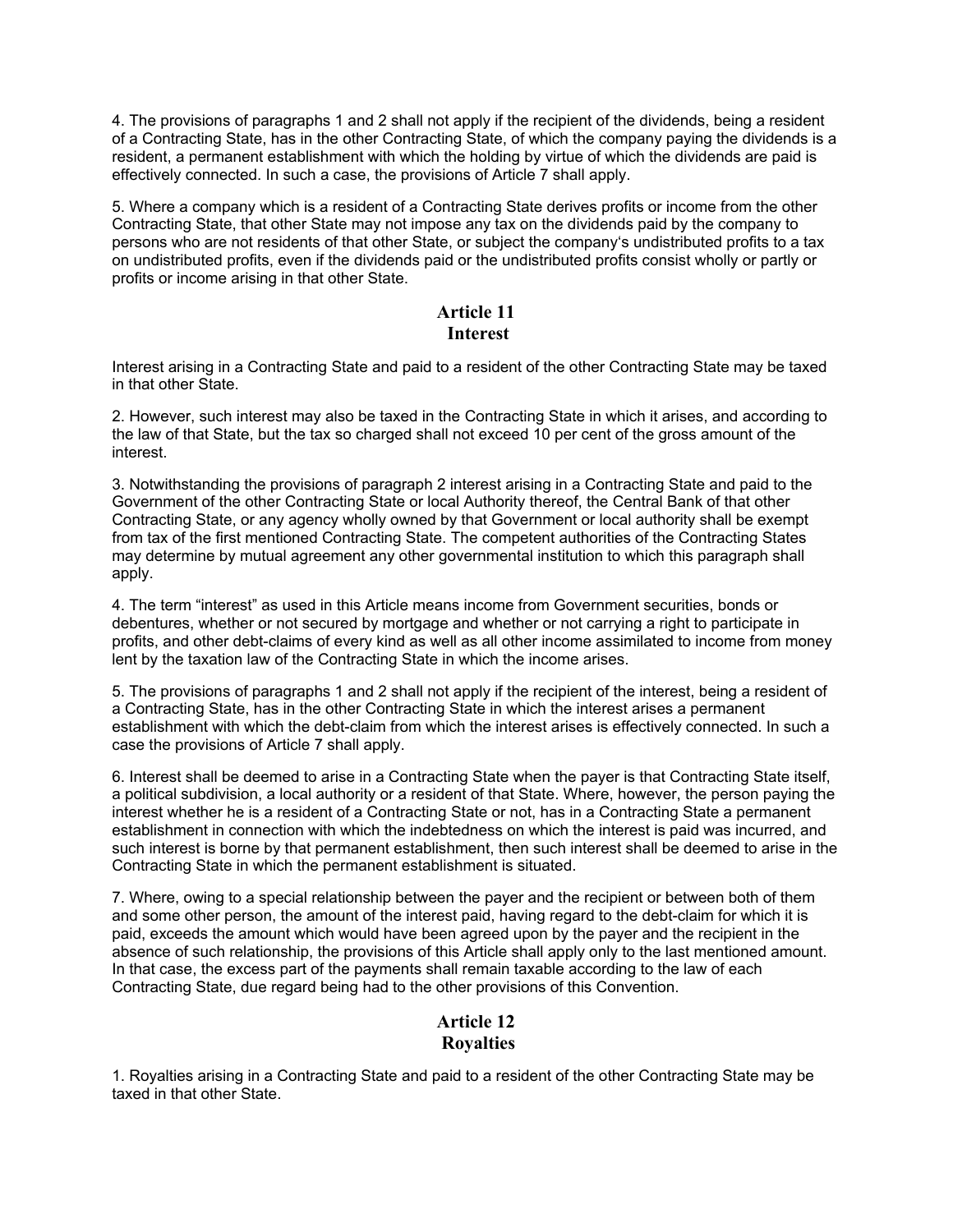2. However, such royalties may also be taxed in the Contracting State in which they arise, and according to the law of that State, but the tax so charged shall not exceed 10 per cent of the gross amount of the royalties.

3. The term "royalties" as used in this Article means payments of any kind received as a consideration for the use of, or the right to use, any copyright of literary, artistic or scientific work (including cinematograph films and films or tapes for radio or television broadcasting), any patent, trade mark, design or model, plan, secret formula or process, or for the use of, or the right to use, industrial, commercial or scientific equipment, or for information concerning industrial commercial or scientific experience.

4. The provisions of paragraphs 1 and 2 shall not apply if the recipient of the royalties, being a resident of a Contracting State, has in the other Contracting State in which the royalties arises a permanent establishment with which the right or property giving rise to the royalties is effectively connected. In such a case, the provisions of Article 7 shall apply.

5. Royalties shall be deemed to arise in a Contracting State when the payer is that Contracting State itself, a political subdivision, a local authority or a resident of that State. Where, however, the person paying the royalties, whether he is a resident of a Contracting State or not, has in a Contracting State a permanent establishment in connection with which the liability to pay the royalties was incurred, and such royalties are borne of such permanent establishment, then such royalties shall be deemed to arise in the Contracting State in which the permanent establishment is situated.

6. Where, owing to a special relationship between the payer and the recipient or between both of them and some other person, the amount of royalties paid, having regard to the use, right or information for which they are paid, exceeds the amount which would have been agreed upon by the payer and the recipient in the absence of such relationship, the provisions of this Article shall apply only to the last mentioned amount. In that case, the excess part of the payments shall remain taxable according to the law of each Contracting State, due regard being had to the other provisions of this Convention.

## **Article 13 Capital Gains**

1. Gains from the alienation of immovable property, as defined in paragraph 2 of Article 6, may be taxed in the Contracting State in which such property is situated.

2. Gains from the alienation of movable property forming part of business property of a permanent establishment which an enterprise of a Contracting State has in the other Contracting State or of movable property pertaining to a fixed base available to a resident of a Contracting State in the other Contracting State for the purpose of performing professional services, including such gains from the alienation of such a permanent establishment (alone or together with the whole enterprise) or of such a fixed base, may be taxed in that other State.

3. Notwithstanding the provisions of paragraph 2, gains derived by an enterprise of a Contracting State from the alienation of ships and aircraft which it operates in international traffic and movable property pertaining to the operation of such ships and aircraft shall be taxable only in that State.

4. Gains derived by a resident of a Contracting State from the alienation of any property other than those mentioned in paragraphs 1, 2 and 3 shall be taxable only in that State.

5. The term "alienation" means the sale, exchange, transfer, or relinquishment of the property or the extinguishment of any rights therein or the compulsory acquisition thereof under any law in force in the respective Contracting States.

#### **Article 14 Management And Consultancy Fees**

1. Management and consultancy fees arising in a Contracting State and paid to a resident of the other Contracting State may be taxed in that other State.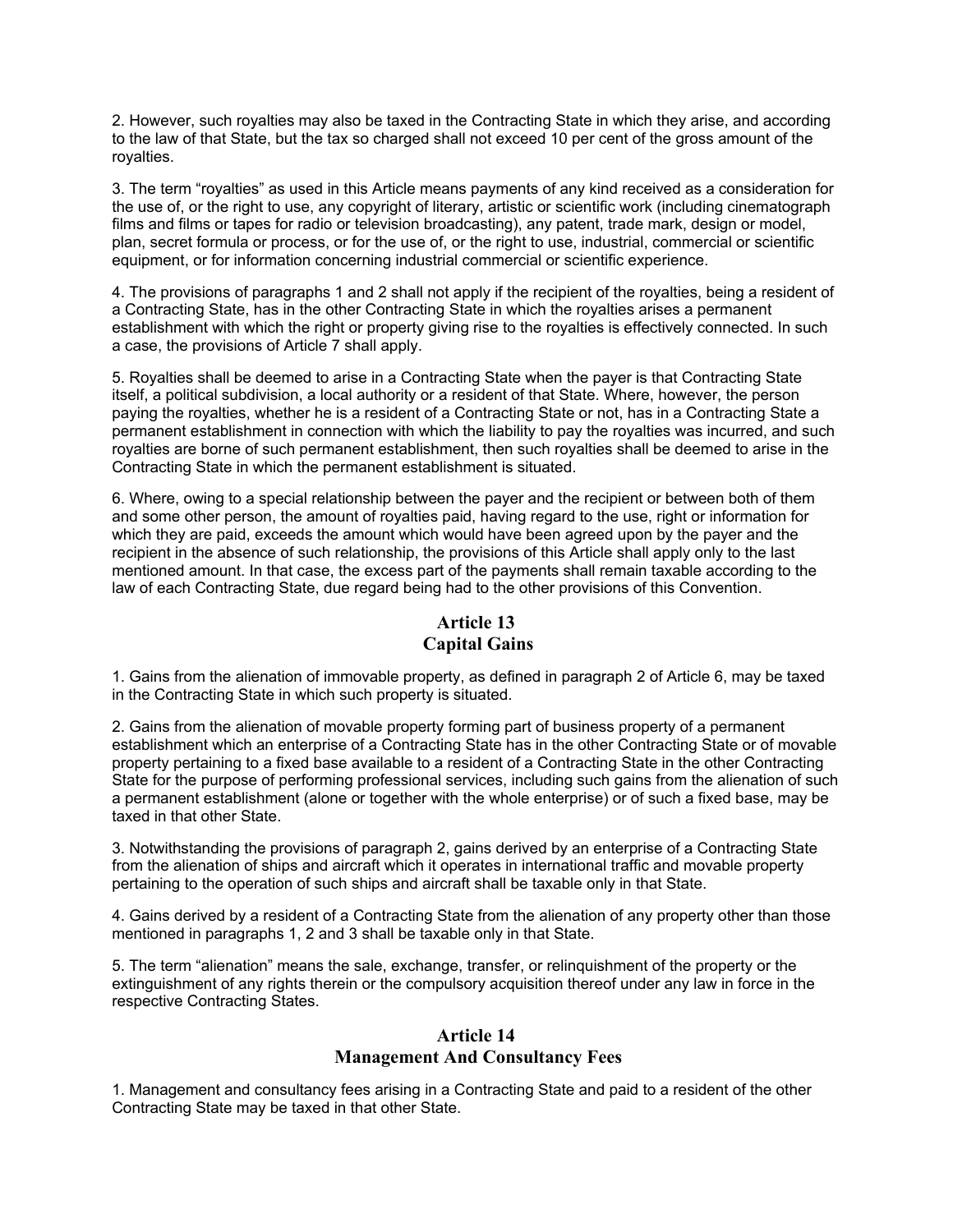2. However such fees may be taxed in the Contracting State in which they arise and according to the law of the State, but the tax so charged shall not exceed 10 per cent of the gross amount of the fees.

3. The term "management and consultancy fees" as used in this Article means payments of any kind to any person, other than to an employee of the person making the payments, in consideration for any services of a managerial technical or consultancy nature.

4. The provisions of paragraphs 1 and 2 shall not apply if the recipient of the management and consultancy fees, being a resident of a Contracting State, has in the other Contracting State in which the fees arise a permanent establishment with which the services giving rise to the fees are effectively connected. In such a case, the provisions of Article 7 shall apply.

5. Management and consultancy fees shall be deemed to rise in a Contracting State when the payer is that Contracting State itself, a political sub-division, a local authority or a resident of that State. Where, however, the person paying the fees, whether he is a resident of that State or not, has in a Contracting State a permanent establishment in connection with which the liability to pay the fees was incurred and such fees are borne by such permanent establishment then such fees shall be deemed to arise in the Contracting State in which the permanent establishment is situated.

6. Where, owing to a special relationship between payer and the recipient or between both of them and some other person, the amount of the management and consultancy fees paid, having regard to the services for which it is paid, exceeds the amount which would have been agreed upon by the payer and the recipient in the absence of such relationship, the provisions of this Article shall apply only to the last mentioned amount. In that case, the excess part of the payments shall remain taxable according to the law of each Contracting State, due regard being had to the other provisions of this Convention.

## **Article 15 Independent Personal Services**

1. Subject to the provisions of Article 16, income derived by a resident of a Contracting State in respect of professional services or other independent activities of a similar character shall be taxable only in that State unless:

(a) he has a fixed base regularly available to him in the other Contracting State for the purposes of performing his activities, in which case so much of the income may be taxed in that other State as is attributable to that fixed base; or

(b) he is present in the other Contracting State for the purpose of performing his activities for a period or periods exceeding in the aggregate 183 days in relevant "previous year" in the case of India and in the relevant "charge year" in the case of Zambia and in which case so much of the income may be taxed in that other State as is attributable to the activities performed in that other State.

(c) his remuneration for his services or activities in the other Contracting State derived from residents of that Contracting State exceeds K 10,000 or its equivalent in Indian currency in the taxable year (not including travel expenses directly related to the services or activities in the other Contracting State), notwithstanding that his stay in that State is for a period or periods amounting to less than 183 days during the taxable year.

2. The term "professional services" includes independent scientific literary, artistic, educational or teaching activities, as well as the independent activities of physicians, lawyers, engineers, architects, dentists and accountants.

#### **Article 16 Dependent Personal Services**

1. Subject to the provisions of Articles 17, 18, 19, 20, 21 and 22, salaries, wages and other similar remuneration derived by a resident of a Contracting State in respect of an employment shall be taxable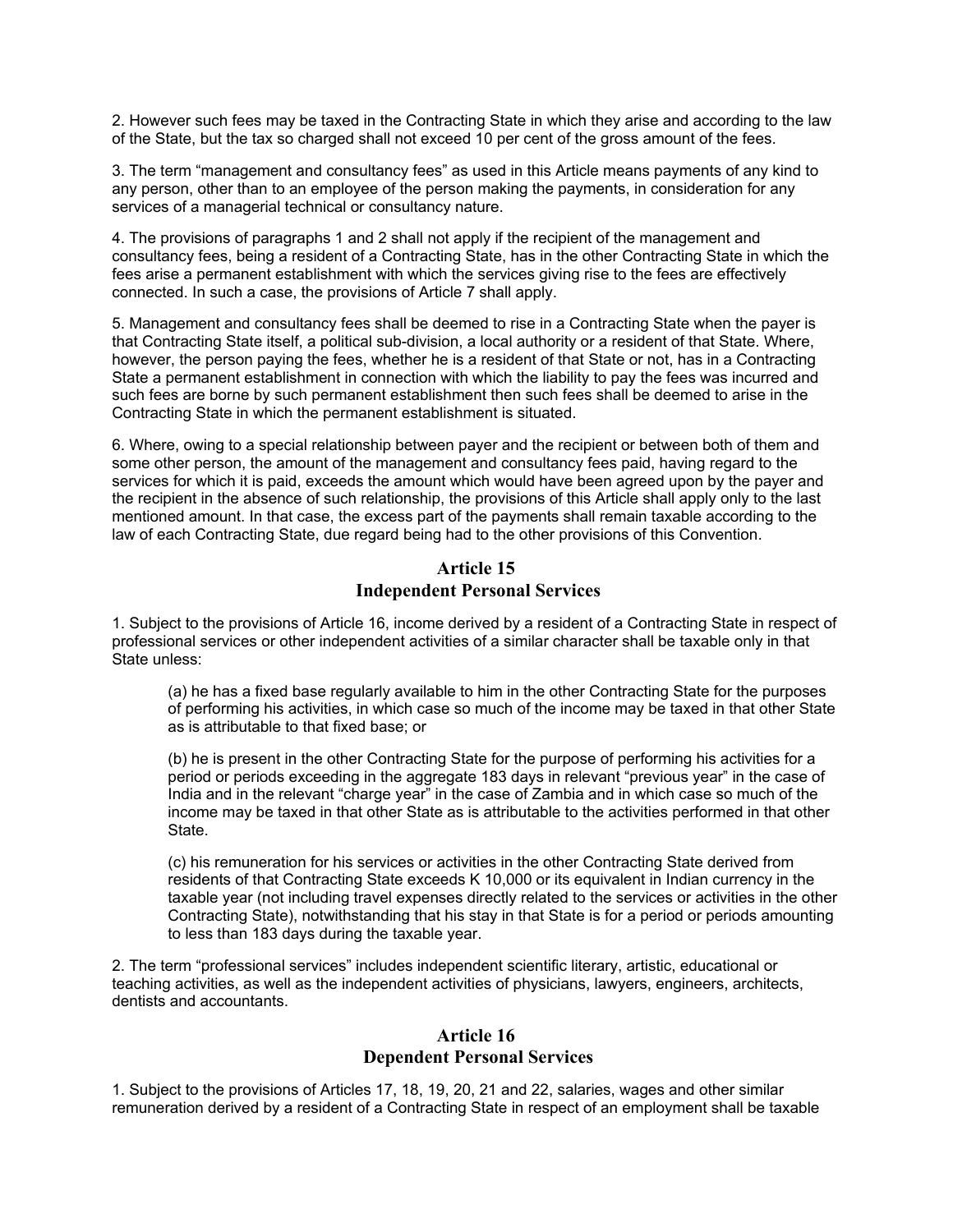only in that State unless the employment is exercised in the other Contracting State. If the employment is so exercised such remuneration as is derived therefrom may be taxed in that other Contracting State.

2. Notwithstanding the provisions of paragraph 1, remuneration derived by a resident of a Contracting State in respect of an employment exercised in the other Contracting State shall be taxable only in the first-mentioned Contracting State if:

(a) the recipient is present in the other Contracting State for a period not exceeding in the aggregate 183 days in the fiscal year concerned; and

(b) the remuneration is paid by, or on behalf of, an employer who is not a resident of the other Contracting State; and

(c) the remuneration is not borne by a permanent establishment or a fixed base which the employer has in the other Contracting State.

3. Notwithstanding the provisions of paragraphs 1 and 2, remuneration in respect of employment exercised aboard a ship or aircraft in international traffic may be taxed only in the Contracting State in which the place of effective management of the enterprise is situated.

## **Article 17 Directors' Fees**

Directors' fees and similar payments derived by a resident of a Contracting State in his capacity as a member of the Board of Directors of a company which is a resident of the other Contracting State may be taxed in that other Contracting State.

## **Article 18 Artistes And Athletes**

1. Notwithstanding the provisions of Articles 15 and 16, income derived by public entertainers (such as theatre, motion picture, radio or television artistes and musicians) or athletes, from their personal activities as such may be taxed in the Contracting State in which these activities are exercised:

Provided that such income shall not be taxed in the said Contracting State if the visit of the public entertainers or athletes to that State is supported, wholly or substantially, from the public funds of the Government of the other Contracting State.

2. For the purposes of this Article, the term 'Government' includes a State Government, a political subdivision, or a local or statutory authority of either Contracting State.

## **Article 19 Governmental Functions**

1. Remuneration paid by or out of funds created by a Contracting State, a political sub-division or a local authority thereof, to a citizen of that State in respect of an employment shall be taxable only in that State.

2. Any person paid by or out of funds created by a Contracting State a political sub-division, or a local authority thereof, to any individual may be taxed in that Contracting State.

3. The provisions of paragraph 1 of this Article shall not apply to payments in respect of services rendered in connection with any business carried on by the Government of either of the Contracting States for the purposes of profit.

4. For the purposes of this Article, the term "Government" shall include any State Government or local authority of either Contracting State and in particular the Reserve Bank of India and the Bank of Zambia.

#### **Article 20**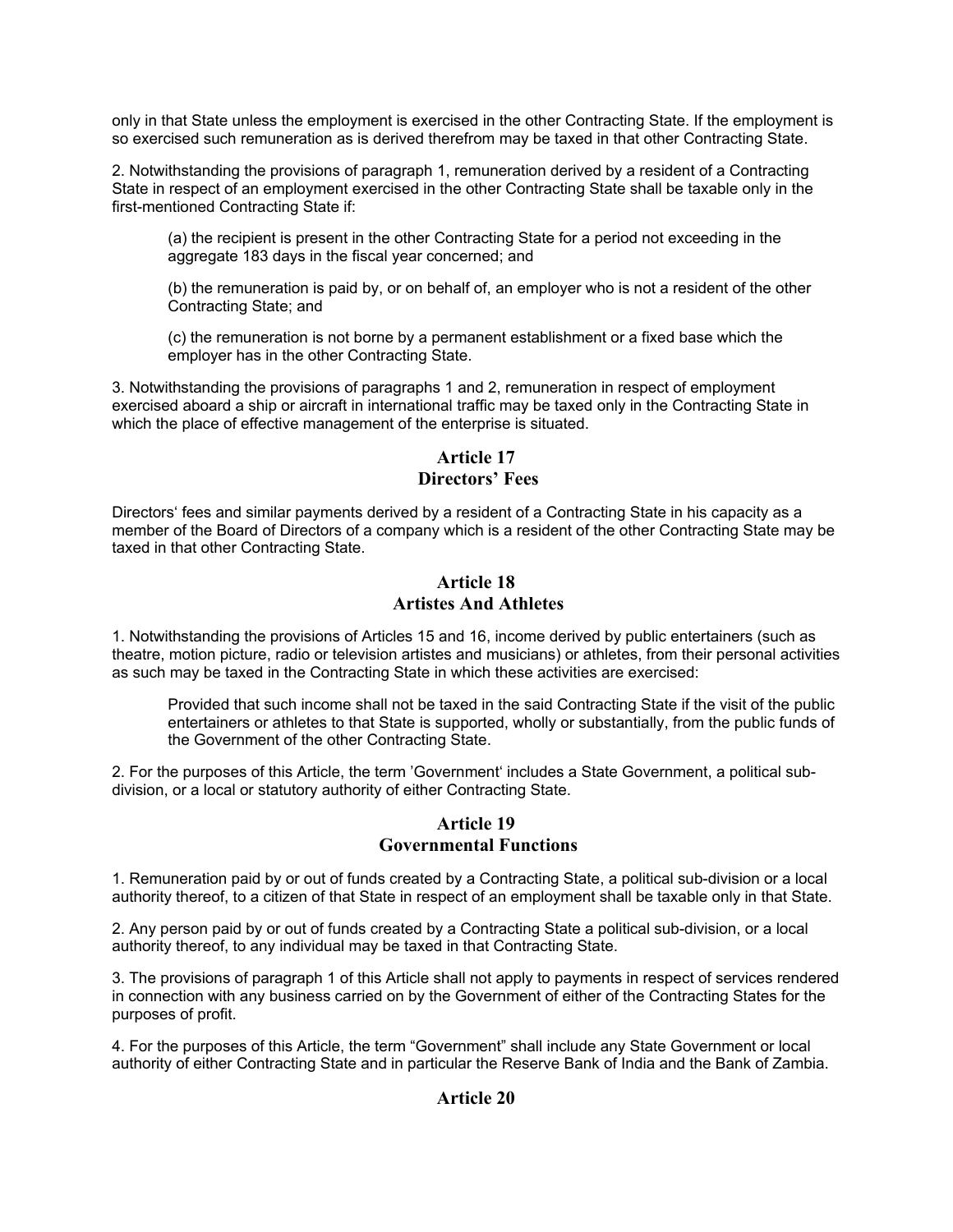#### **Non-government Pensions And Annuities**

1. Any pension (other than a pension referred to in Article 19) or annuity derived by a resident of a Contracting State from sources within the other Contracting State may be taxed only in the firstmentioned Contracting State.

2. The term "pension" means a periodic payment made in consideration of services rendered in the past or by way of compensation for injuries received in the course of performance of services.

3. The term "annuity" means a stated sum payable periodically at stated times, during the life or during a specified or ascertainable period of time, under an obligation to make the payments in return for adequate and full consideration in money or money's worth.

#### **Article 21**

#### RESEARCH PERSONNEL, STUDENTS AND BUSINESS APPRENTICES

1. (a) An individual who is a resident of one of the Contracting States at the time he becomes temporarily present in the other Contracting State for the primary purpose of--

(i) studying at a University or other recognised educational institution in that other Contracting State, or

(ii) securing training required to qualify him to practise a profession or professional speciality, or

(iii) studying or doing research as a recipient of a grant allowance, or award from a Governmental religious, charitable, scientific, literary, or educational organisation,

shall be exempt from tax by that other Contracting State with respect to amounts described in subparagraph (b) for a period not exceeding 5 taxable years from the date of his arrival in that other Contracting State.

(b) The amounts referred to in sub-paragraph (a) are:--

(i) gifts abroad for the purpose of his maintenance, educational, study, research, or training;

(ii) the grant, allowance, or award; and

(iii) income from personal services performed in that other Contracting State in an amount not in excess of 1,500 Zambian Kwacha or its equivalent Indian Rupees for any taxable year.

2. An individual who is a resident of one of the Contracting States and who is temporarily present in that other Contracting State as on employee of, or under contract with, a resident of the first-mentioned Contracting State, for the primary purpose of--

(a) acquiring technical, professional, or business experience from a person other than that resident of the first-mentioned Contracting State or other than a person, related to such resident, or

(b) studying at a University or other recognised educational institution in that other Contracting State, shall be exempt from tax in that other Contracting state for a period not exceeding 1 year with respect to his income from personal services in an aggregate amount not in excess of 2,500 Zambian Kwacha or its equivalent Indian Rupees.

3. An individual who is a resident of one of the Contracting States and who is temporarily present in that other Contracting State for a period not exceeding 1 year, as a participant in a programme sponsored by the Government of that other Contracting State, for the primary purpose of training, research, or study, shall be exempt from tax in that other Contracting State with respect to his income from personal services in respect of such training, research, or study performed in that other Contracting State in an aggregate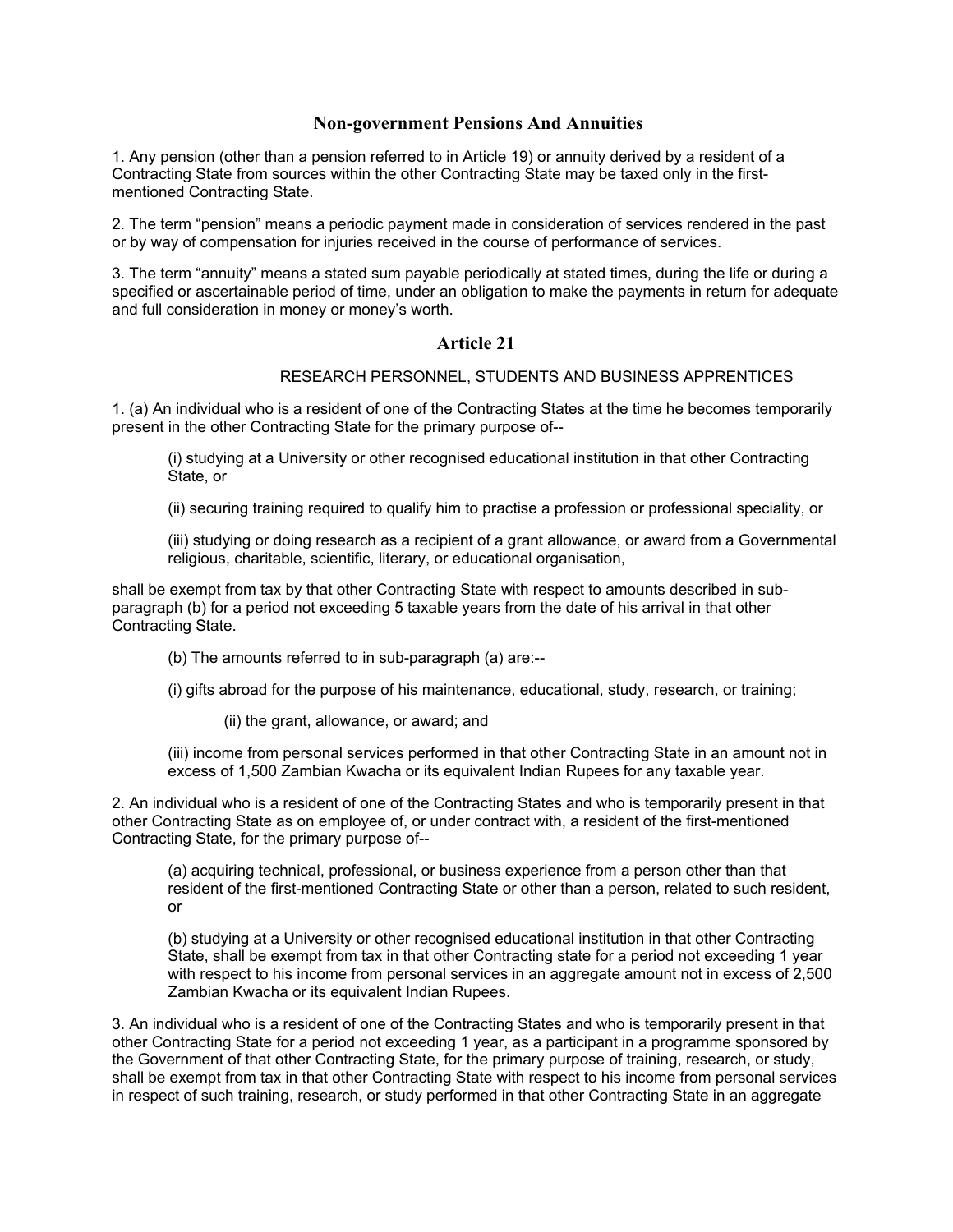amount not in excess of 3,500 Zambian Kwacha or its equivalent Indian Rupees.

## **Article 22 Professors And Teachers**

1. A professor or teacher who is, or was immediately before visiting a Contracting State, a resident of the other Contracting State and who is present in the first-mentioned State for a period not exceeding two years for the purpose of carrying out advanced study or research or for teaching at a university, college, school or other educational institution shall be exempt from tax in the first-mentioned State in respect of any remuneration which he receives for such work, provided that such remuneration is derived by him from outside that State.

2. This Article shall not apply to income from research if such research is undertaken primarily for the private benefit of a specific person or persons.

3. For the purposes of this Article 21 an individual shall be deemed to be a resident of a Contracting State if he is resident in that Contracting State in the "previous year" or the "charge year", as the case may be, in which he visits the other Contracting State or in the immediately preceding "previous year" or the "charge year".

#### **Article 23 Income Not Expressly Mentioned**

Items of income of a resident of a Contracting State, wherever arising, not dealt with in the foregoing Articles of this Convention shall be taxable only in that State except that if such income arises in the other Contracting State, it may also be taxed in that other State.

#### CHAPTER IV

#### METHOD FOR ELIMINATION OF DOUBLE TAXATION

## **Article 24 Avoidance Of Double Taxation**

1. The laws in force in either of the Contracting States will continue to govern the taxation of income in the respective Contracting States except where provisions to the contrary are made in this Convention.

2. (a) The amount of Zambian tax payable, under the laws of Zambia and in accordance with the provisions of this Convention, whether directly or by deduction, by a resident of India, in respect of income from sources within Zambia which has been subjected to tax both in India and Zambia, shall be allowed as a credit against the Indian tax payable in respect of such income provided that such credit shall not exceed Indian tax (as computed before allowing any such credit), which is appropriate to the income derived from sources within Zambia; so, however, that where such resident is a company by which surtax is payable in India, the credit aforesaid shall be allowed in the first instance against incometax payable by the company in India, and as to the balance, if any against surtax payable by it in India;

(b) For the purpose of the credit referred to in subparagraph (a) above, the term "Zambian tax payable" shall be deemed to include any amount which would have been payable as Zambian tax for any year but for any provisions granting an exemption or reduction of tax which the competent authorities of the Contracting States agree to be for the purpose of economic development.

3. (a) The amount of Indian tax payable, under the laws of India and in accordance with the provisions of this Convention, whether directly or by deduction, by a resident of Zambia in respect of income from sources within India which has been subjected to tax both in India and Zambia shall be allowed as a credit against Zambian tax payable in respect of such income provided that such credit shall not exceed the Zambian tax (as computed before allowing any such credit), which is appropriate to the income derived from sources within India;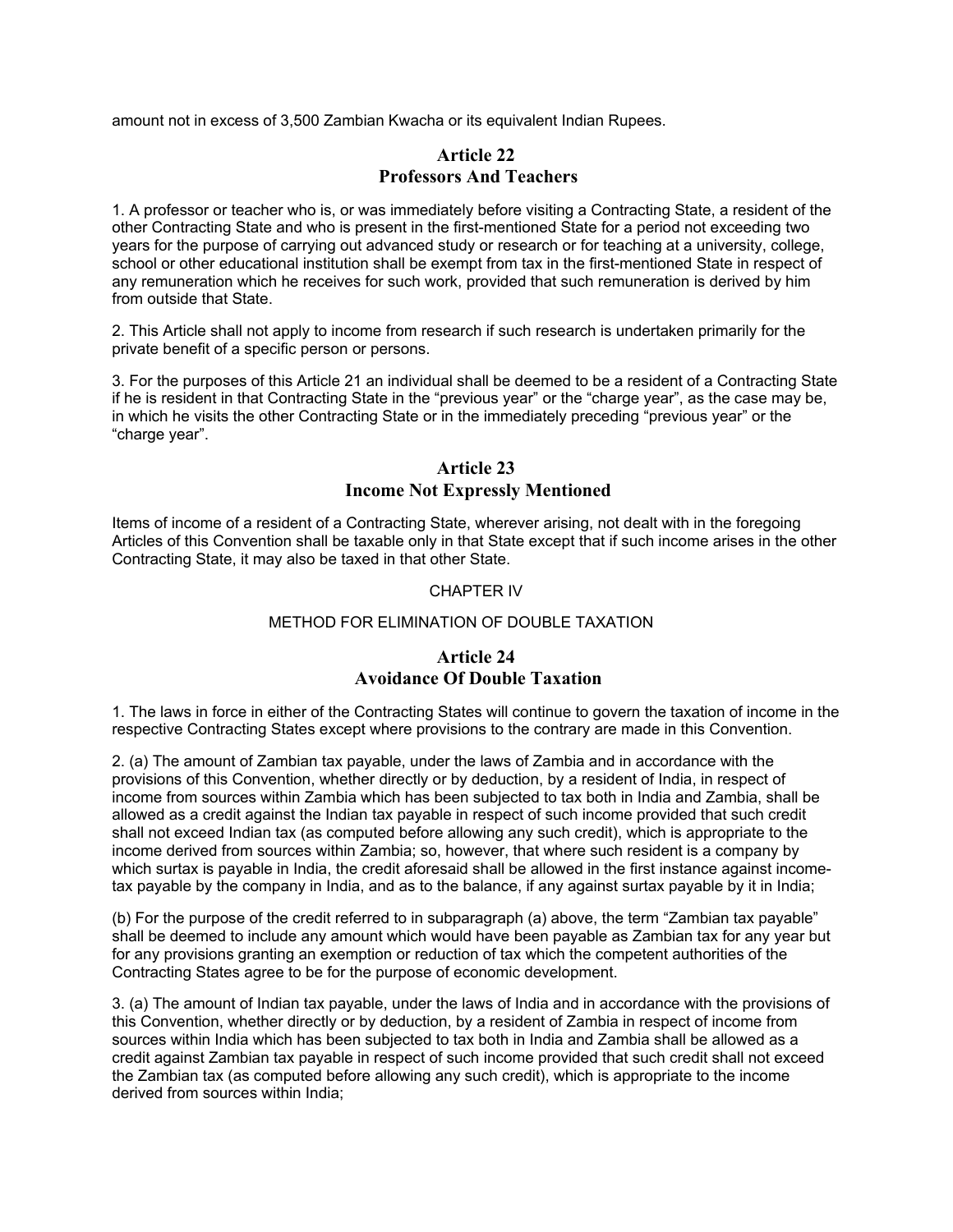(b) For the purposes of the credit referred to in sub-paragraph (a) above, the term "Indian tax payable" shall be deemed to include any amount by which Indian tax has been reduced by the special incentive measures set forth in the following sections of the Income-tax Act, 1961:

(i) Section 10(4)--relating to exemption from tax on interest payable to a non-resident on any security notified by the Government of India.

(ii) Section 10(4A)--relating to exemption from tax on interest payable to a non-resident on moneys in a Non-resident (External) Account;

(iii) Section 10(15)(iv)--relating to exemption from tax of (a) a non-resident in respect of moneys lent by him to the Government or local authority in India; (b) an approved foreign financial institution in respect of interest on moneys lent by it to an industrial undertaking in India under a loan agreement; and (c) a non-resident in respect of interest on moneys lent or credit facilities allowed by him to an industrial undertaking in India for the purchase outside India of raw materials or capital plant and machinery or for industrial development in India;

(iv) Section 32A--relating to investment allowance in respect of ships, aircrafts, machinery or plant;

(v) Section 33A--relating to development allowance for planting or replanting of tea bushes;

(vi) Section 35C--relating to the agricultural development allowances;

(vii) Section 54E--relating to capital gains;

(viii) Section 80CC--relating to deduction in respect of investment in certain new shares.

(ix) Section 80HH--relating to deduction in respect of profits and gains from newly established industrial undertakings or hotel business in backward areas;

(x) Section 80J--relating to deduction in respect of profits and gains from eligible industrial undertakings or ships or hotels;

(xi) Section 80K--relating to deduction in respect of dividends attributable to profits and gains from eligible industrial undertakings or ships or hotels;

(xii) any other provisions which may subsequently be enacted granting an exemption or reduction of tax which the competent authorities of the contracting States agree to be for the purposes of economic development.

4. Income which, in accordance with the provisions of this Convention is not to be subjected to tax in a Contracting State, may be taken into account for calculating the rate of tax to be imposed in that Contracting State.

#### CHAPTER V

#### SPECIAL PROVISIONS

#### **Article 25 Non-discrimination**

1. The nationals of a Contracting State shall not be subjected in the other Contracting State to any taxation or any requirement connected therewith which is other or more burdensome than the taxation and connected requirements to which nationals of that other State in the same circumstances are or may be subjected.

2. The taxation on a permanent establishment which an enterprise of a Contracting State has in the other Contracting State shall not be less favourably levied in that other State than the taxation levied on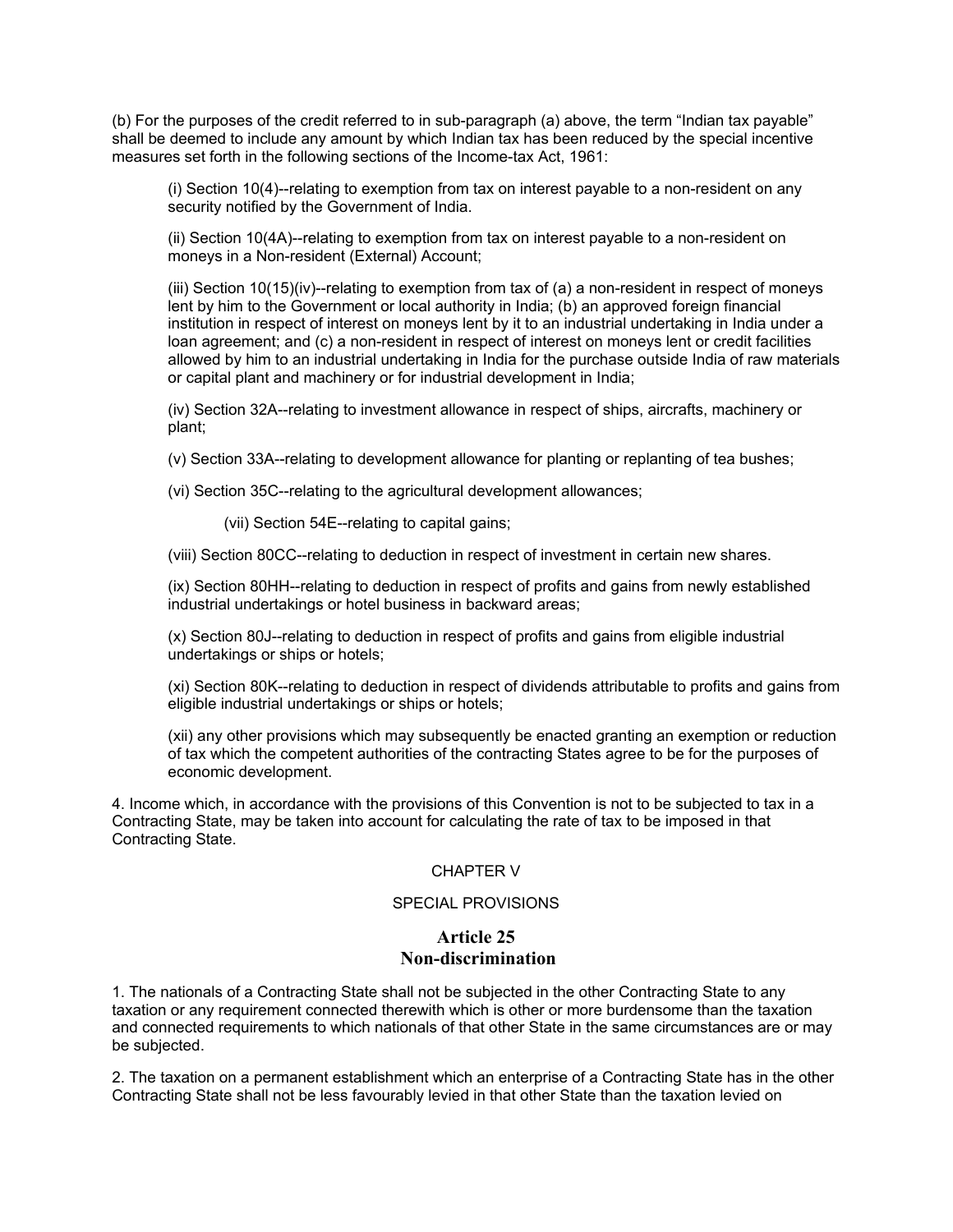enterprises of that other State carrying on the same activities in the same circumstances.

3. Nothing contained in this Article shall be construed as obliging a Contracting State to grant to persons not resident in that State any personal allowances, reliefs and reductions for taxation purposes which are by law available only to persons who are so resident.

4. Enterprises of a Contracting State, the capital of which is wholly or partly owned or controlled, directly or indirectly by one or more residents of the other Contracting State, shall not be subjected in the firstmentioned Contracting State to any taxation or any requirement connected therewith which is other or more burdensome than the taxation and connected requirements to which other similar enterprises of that first-mentioned State are or may be subjected in the same circumstances.

5. In this Article, the term "taxation" means taxes which are the subject of this Convention.

## **Article 26 Mutual Agreement Procedure**

1. Where a resident of a Contracting State considers that the actions of one or both of the Contracting States result or will result for him in taxation not in accordance with this Convention, he may notwithstanding the remedies provided by the national laws of those States, present his case to the competent authority of the Contracting State of which he is a resident. This case must be presented within three years of the date of receipt of notice of the action which gives rise to taxation not in accordance with the Convention.

2. The competent authority shall endeavour, if the objection appears to it to be justified and if it is not itself able to arrive at an appropriate solution, to resolve the case by mutual agreement with the competent authority of the other Contracting State, with a view to the avoidance of taxation not in accordance with the Convention. Any agreement reached shall be implemented notwithstanding any time limits in the nationals laws of the Contracting States.

3. The competent authorities of the Contracting States shall endeavour to resolve by mutual agreement any difficulties or doubts arising as to the interpretation or application of the Convention. They may also consult each other for the elimination of double taxation in cases not provided for in the Convention.

4. The competent authorities of the Contracting States may communicate with each other directly for the purpose of reaching an agreement in the sense of the preceding paragraphs. When it seems, advisable in order to reach agreement to have an oral exchange of opinions, such exchange may take place through a Commission consisting of representatives of the competent authorities of the Contracting States.

## **Article 27 Exchange Of Information**

1. The competent authorities of the Contracting States shall exchange such information or document as is necessary for carrying out the provisions of this Convention or for the prevention of evasion of taxes which are the subject of this Convention. Any information or document so exchanged shall be treated as secret but may be disclosed to persons (including a court or other authorities) concerned with the assessment, collection, enforcement, investigation or prosecution in respect of the taxes which are the subject of this Convention, or to persons with respect to whom the information or document relates.

2. The exchange of information or documents shall be either on a routine basis or on request with reference to particular cases. The competent authorities of the Contracting States shall agree from time to time on the list of the information or documents which shall be furnished on a routine basis.

3. In no case shall the provisions of paragraph 1 be construed so as to impose on a Contracting State the obligation:

(a) to carry out administrative measures at variance with the laws or administrative practice of that or of the other Contracting State;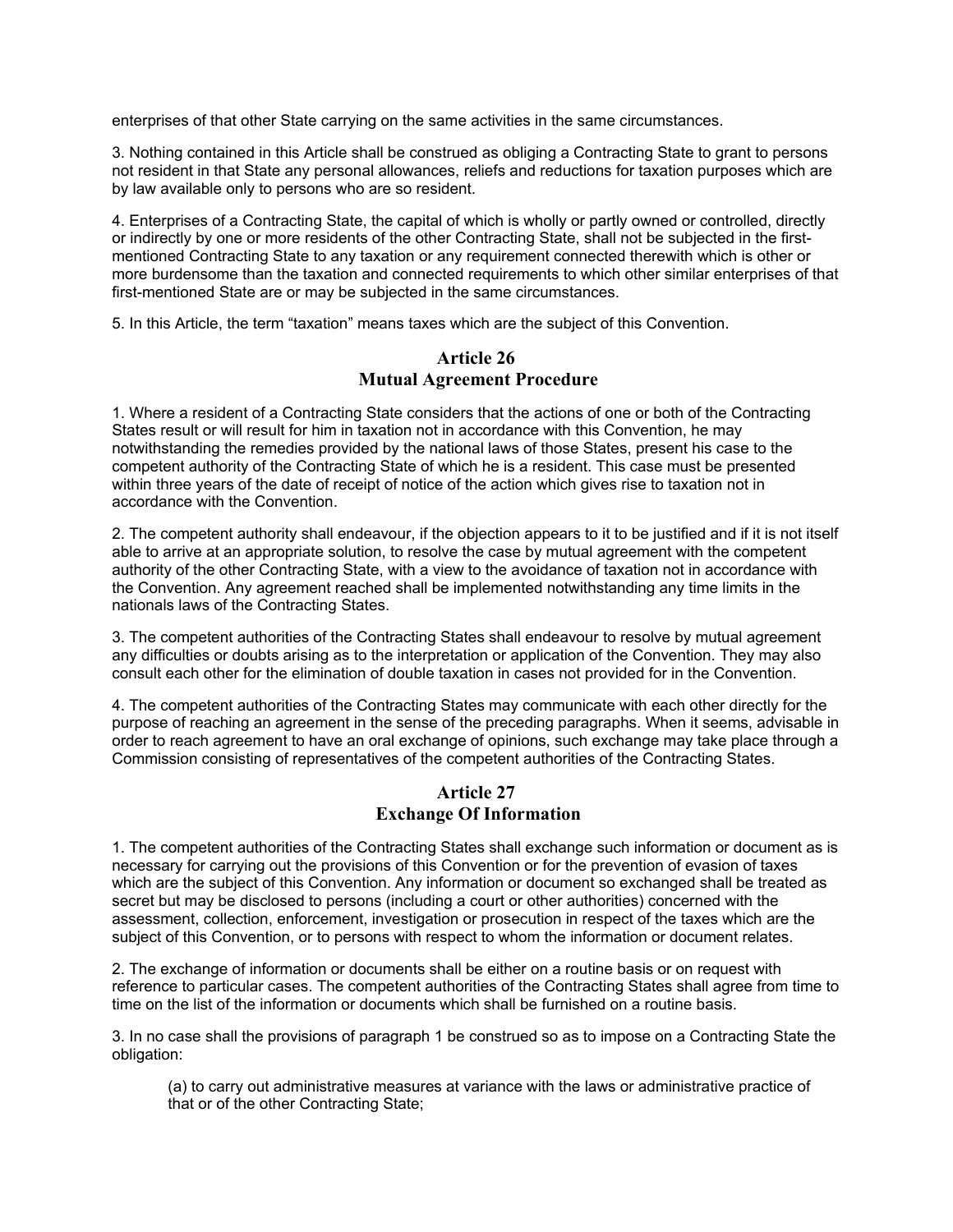(b) to supply information or documents which are not obtainable under the laws or in the normal course of the administration of that or of the other Contracting State;

(c) to supply information or documents which would disclose any trade, business, industrial, commercial or professional secret or trade process or information the disclosure of which would be contrary to public policy.

## **Article 28 Diplomatic And Consular Activities**

Nothing in this Convention shall affect the fiscal privileges of diplomatic or consular officials under the general rules of international law or under the provisions of special agreements.

#### CHAPTER VI

#### FINAL PROVISIONS

## **Article 29 Entry Into Force**

1. This Convention shall come into force on the date when the last of all such things shall have been done in India and Zambia as are necessary to give the Convention the force of law in India and Zambia respectively.

2. The Contracting States shall notify each other of the completion of the requirements mentioned in paragraph 1 of this Article. The exchange of diplomatic notes certifying that this requirement has been completed shall take place at Lusaka.

3. Upon the exchange of such diplomatic notes, this Convention shall have effect:

(a) In India, in respect of income assessable for any assessment year commencing on or after the 1st day of April, 1979.

(b) In Zambia, in respect of income arising for any charge year commencing on or after the 1st day of April, 1979.

## **Article 30 Termination**

This Convention shall continue in effect indefinitely but either of the Contracting States may, on or before the thirtieth day of June in any calendar year beginning after the expiration of a period of five years from the date of its entry into force, give the other Contracting State through diplomatic channels, written notice of termination and in such event this Convention shall cease to be effective:

(a) in Zambia, in respect of income assessable for the assessment year commencing on the 1st day of April in the second calendar year next following the calendar year in which the notice is given, and subsequent years;

(b) in India, in respect of income arising for the year of income next following the calendar year in which the notice of termination is given, and subsequent years.

In witness whereof the undersigned, being duly authorised thereto, have signed the present convention.

Done in duplicate at LUSAKA this FIFTH day of JUNE one thousand nine hundred and Eighty one in English language.

> Sd- HON. S. K. MUSSOKOTWANE, M.P.,